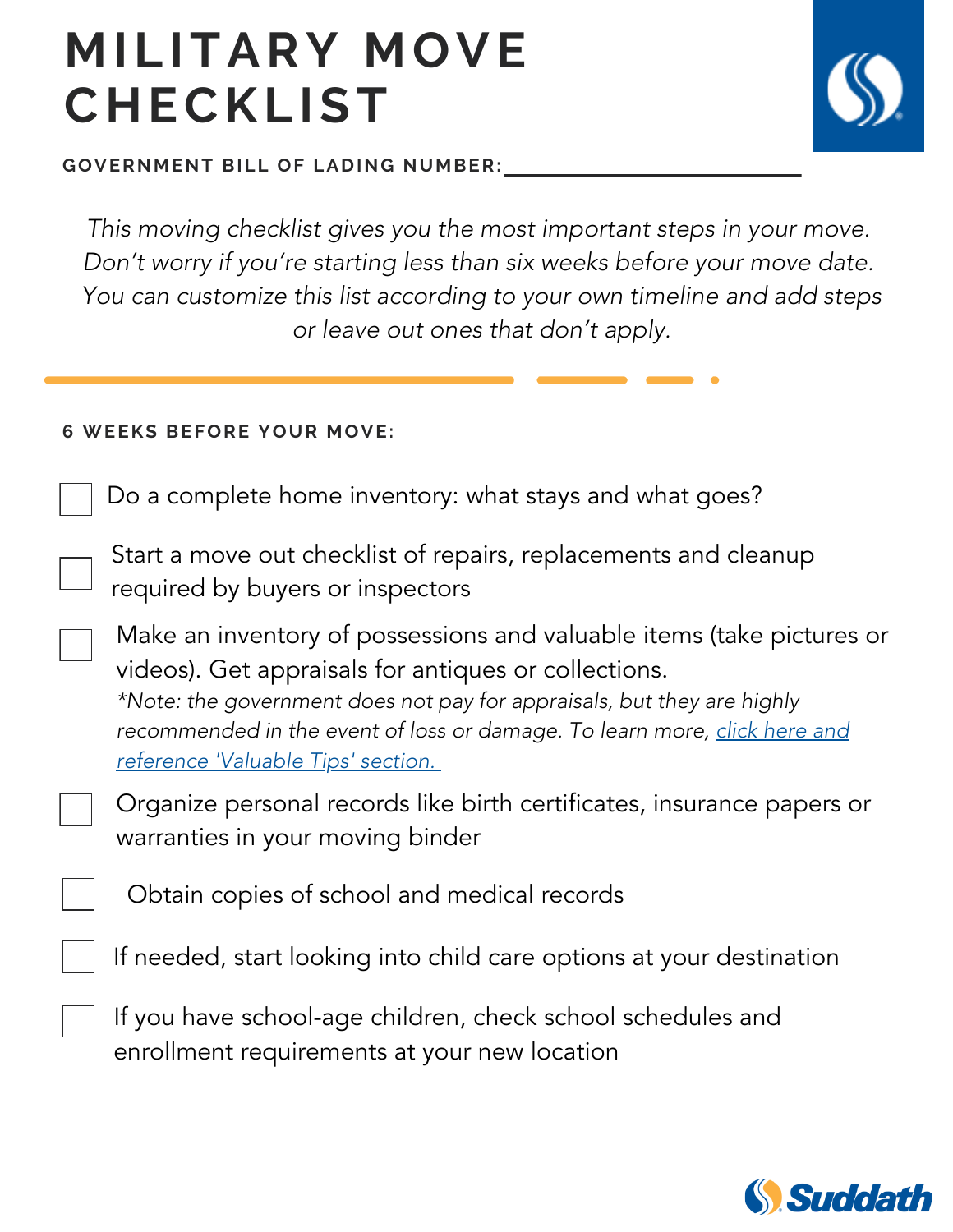

GOVERNMENT BILL OF LADING:

| Set aside items you wish to sell for posting to an online<br>marketplace, or a garage sale |  |
|--------------------------------------------------------------------------------------------|--|
| Donate designated items to charity                                                         |  |
| Label all audio, video and computer cables and take pictures<br>for easy reassembly        |  |
| Obtain copies of school and medical records                                                |  |
|                                                                                            |  |
|                                                                                            |  |
|                                                                                            |  |
|                                                                                            |  |
|                                                                                            |  |
|                                                                                            |  |
|                                                                                            |  |
|                                                                                            |  |
|                                                                                            |  |
|                                                                                            |  |
|                                                                                            |  |

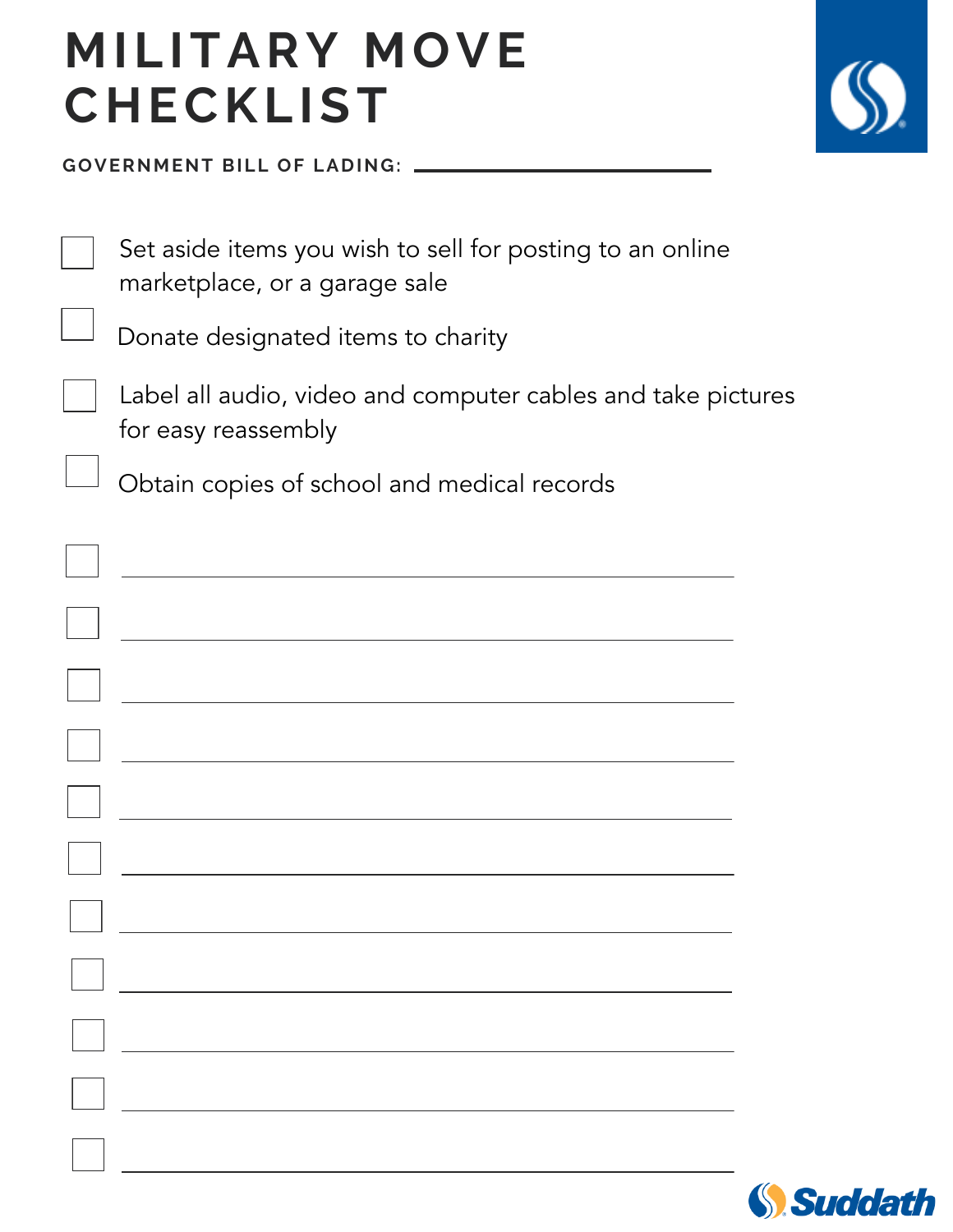

**GOVERNMENT BILL OF LADING:** 

#### **4 WEEKS BEFORE YOUR MOVE:**

|  | File your change of address with the U.S. Postal Service |  |  |
|--|----------------------------------------------------------|--|--|
|  |                                                          |  |  |

Make arrangements for transporting plants and pets. Plants are not allowed to be shipped in household goods or baggage shipments

Contact utility providers and insurance companies

Collect items you've lent to friends and family

Record serial numbers of electronics and other important equipment

Clean out your attic, crawl space or similar storage area. Note: Crews are not required to go into an area that is not accessible by a permanent stairway, adequately lighted, does not have a permanent floor or does not allow them to stand upright

Make a list of whom to notify of your move and forwarding address

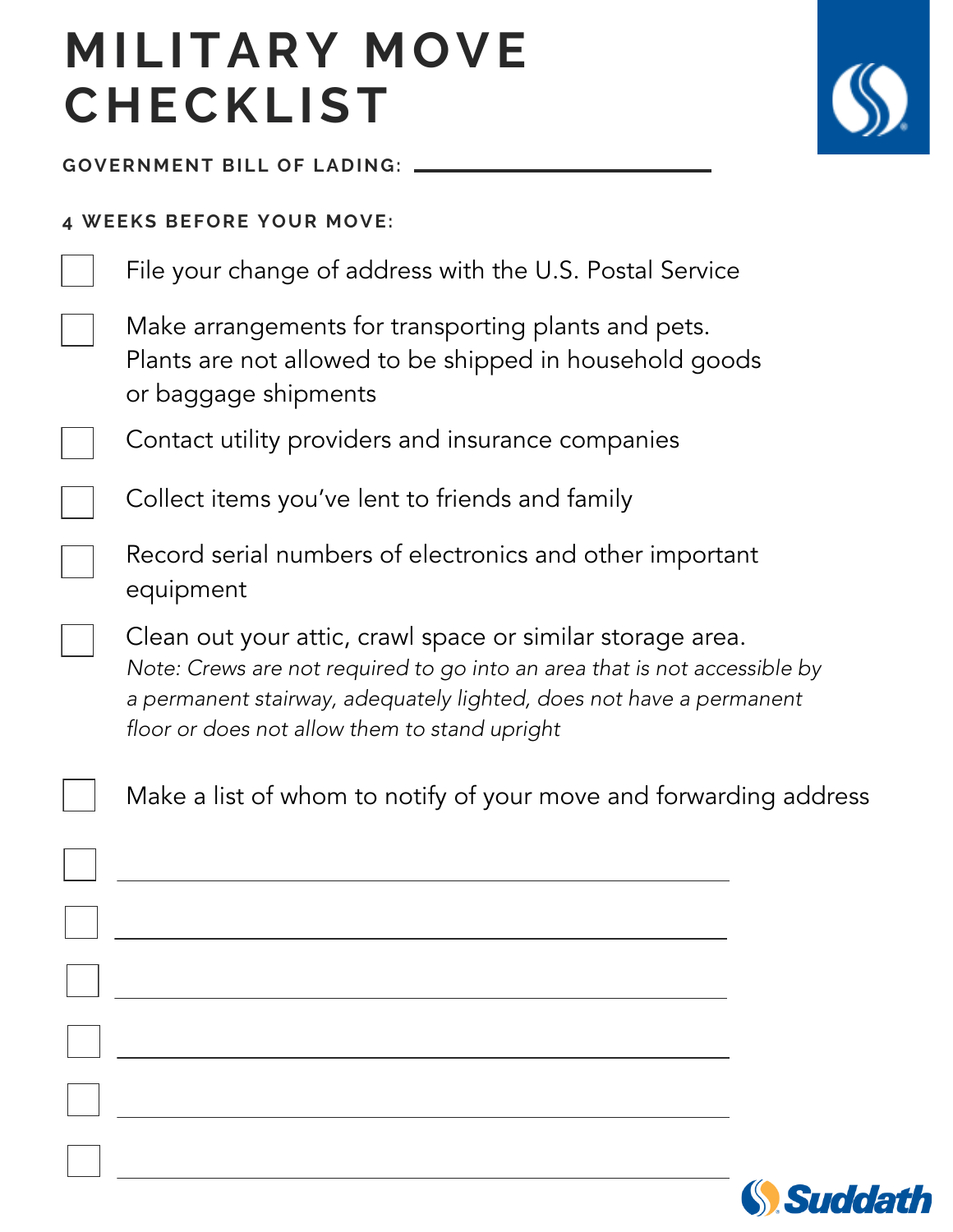

**GOVERNMENT BILL OF LADING:** 

#### **2 WEEKS BEFORE YOUR MOVE:**

Confirm your change of address with the US Postal Service



Sketch a layout of your new home to show movers (or yourself) where to place heavy items and rugs, so you won't have to rearrange them later

Declutter your current living space or quarters

If you are an active service member making use of military weight allowances, separate your professional books, papers and equipment (PBP&E). These items will be listed separately on your shipping inventory

Review "Relocation Resources from your TSP" email. Note: this email provides you with information on how to track your shipment how to contact us, as well as other helpful resources for moving day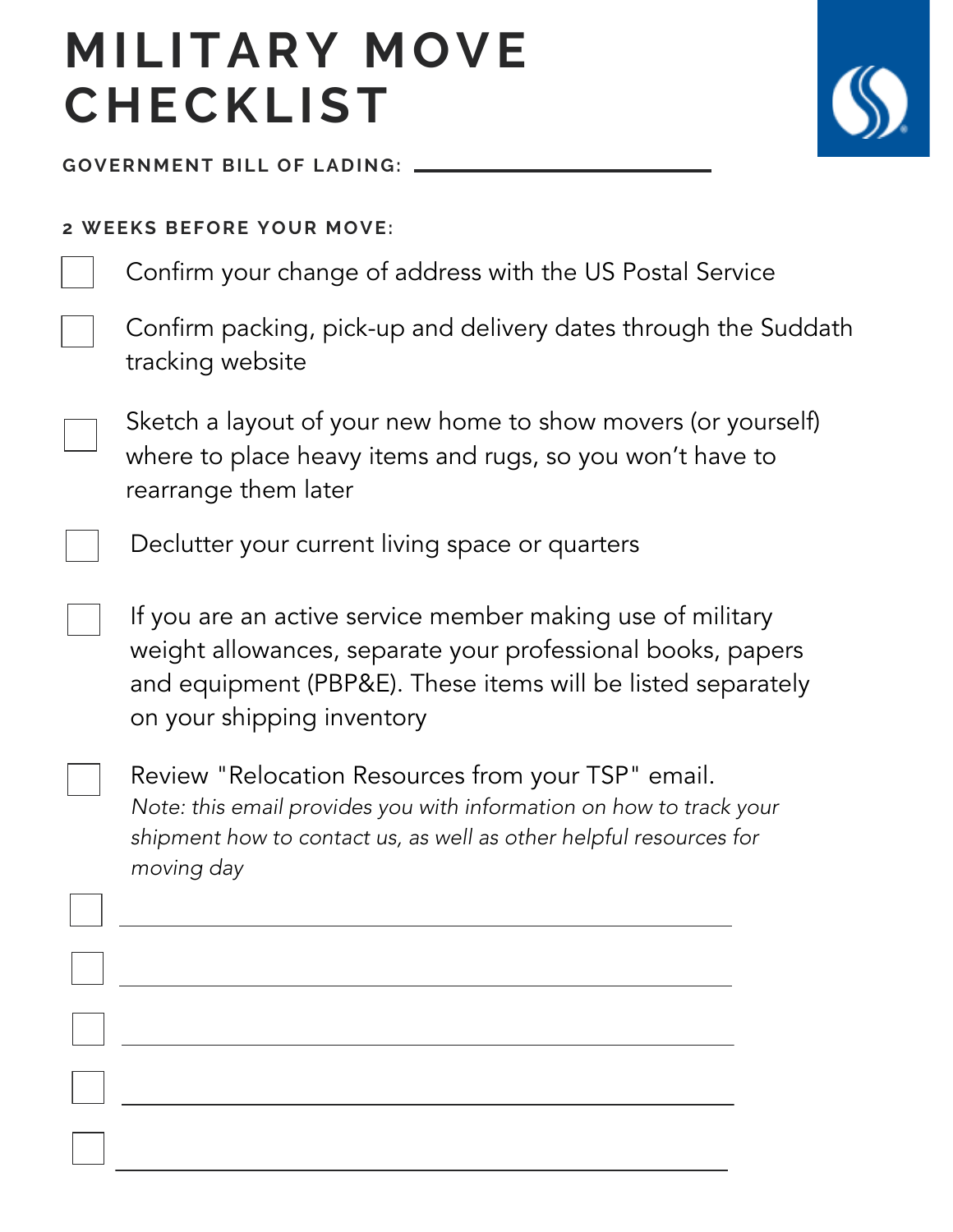

**GOVERNMENT BILL OF LADING:** 

#### **1 WEEK BEFORE YOUR MOVE:**

Settle all outstanding accounts with local businesses

Set aside items you're taking with you. We recommend designating a small area such as a bathroom, closet space or car for these items

Collect items you've hidden, like spare house or car keys

Get medications refilled

Ensure Suddath has the correct contact information, and your preferred method of communication on move day

Sweep, mop, wipe-down and clean your current home as necessary

Remove wall accessories such as drapery rods, mirrors, pictures, small appliances, food and utensil racks

Drain water from garden hoses, and oil and gas from lawn mowers and gas operated tools. Disconnect spark plugs.

Dispose of flammables such as fireworks, cleaning fluids, matches, chemistry sets, aerosol cans, ammunition, paint and thinners.

Remove outside TV antennas and disconnect satellite dishes

Remove air conditioners from windows

Drain water from hot tubs and waterbeds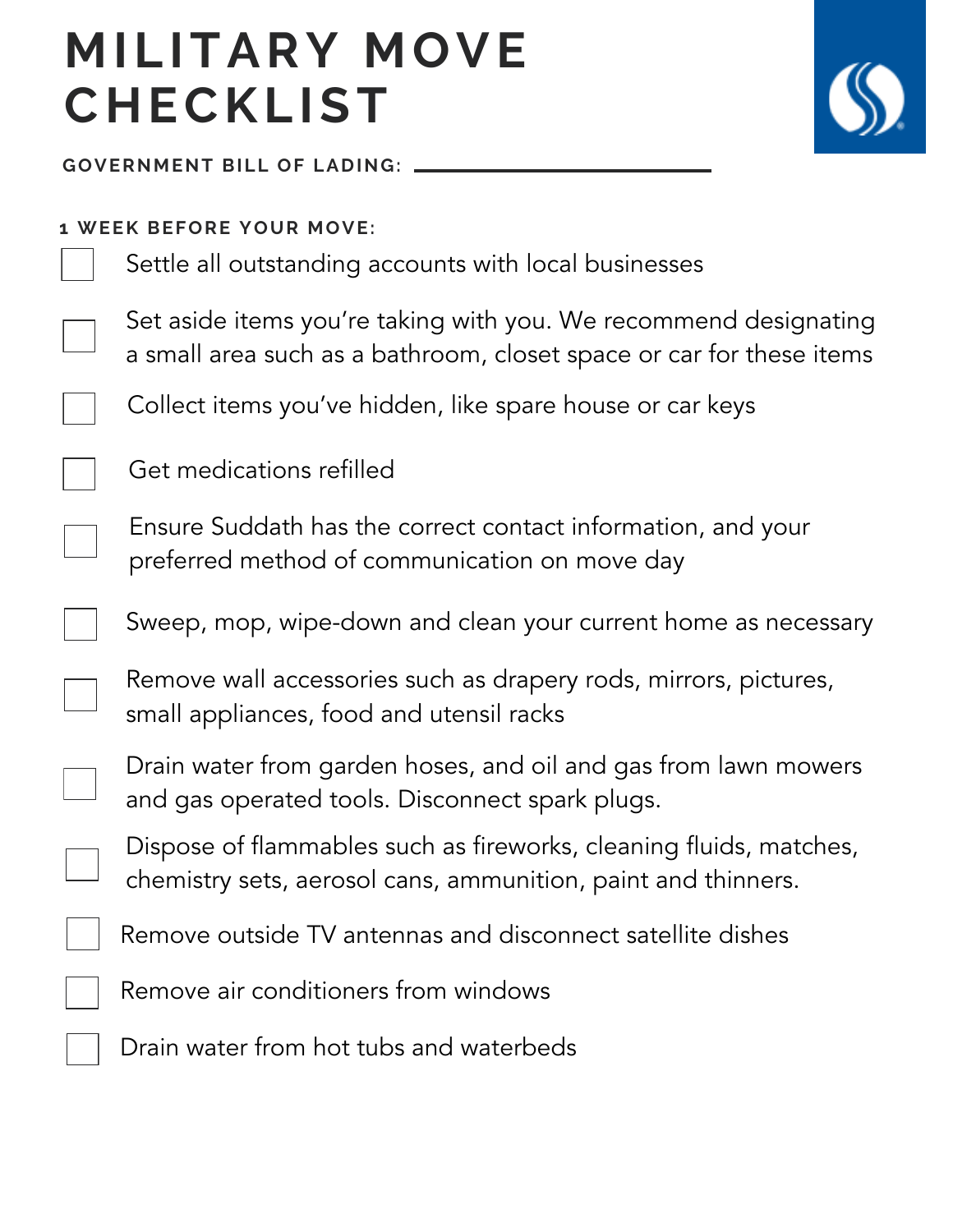

**GOVERNMENT BILL OF LADING:** 

#### **1 WEEK BEFORE YOUR MOVE (CONT):**

Clean refrigerator and freezer and dry for 1-2 days with doors open to avoid musty odors and mold. Place several charcoal briquettes in a stocking or sock in both the freezer and refrigerator

Discard partly-used cans/containers of substances that may leak. Carefully tape and place in individual waterproof bags any jars of liquid you plan to take with you

Disconnect gas and electrical appliances. Moving companies are NOT required to perform disconnects or reconnections

If you have multiple shipments and/or a Personally Procured Move (PPM), separate these items and distinctively mark accordingly

Remove old TSP markings and stickers from furniture, boxes and cartons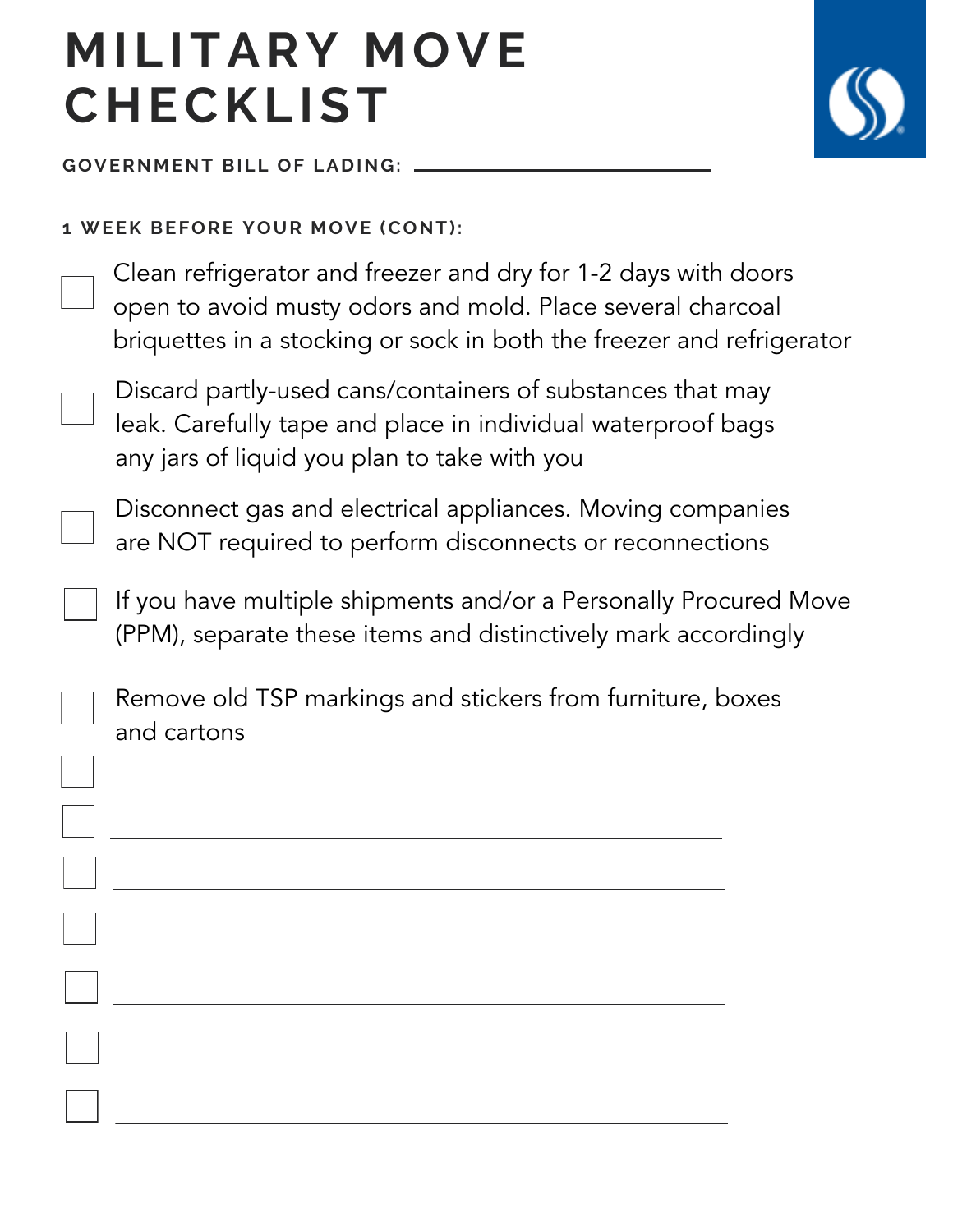**GOVERNMENT BILL OF LADING:** 

#### **M O V I N G D A Y**



Ensure pets are safe and secure before movers arrive. If necessary, ask a neighbor to keep them for you if you haven't Do not have dirty dishes in the kitchen, or dirty clothes in hampers. Take all trash out of the house

made boarding arrangements

Let packers know if any closets or rooms are off-limits, or contain items they shouldn't pack. Put a sign on the door as a reminder

Make sure the packers are aware of any military weight allowance items (PBP&E) as the weight of your professional items will not be counted into your weight allowance

Secure your cash, jewelry, important documents, checkbook and other valuable items, and carry them yourself

Check the entire house before releasing the packers, to make sure nothing has been left behind

Leave garage door openers and keys for the next owner

Be sure to obtain a copy of the government bill of lading (GBL), the DD-619 (if CONUS), and the Household Goods Inventory from the packers before they leave the residence

Ensure the inventory is accurate and complete. Keep a copy with other important records you are hand-carrying in your moving binder. Do not sign anything until you read, understand and agree with it

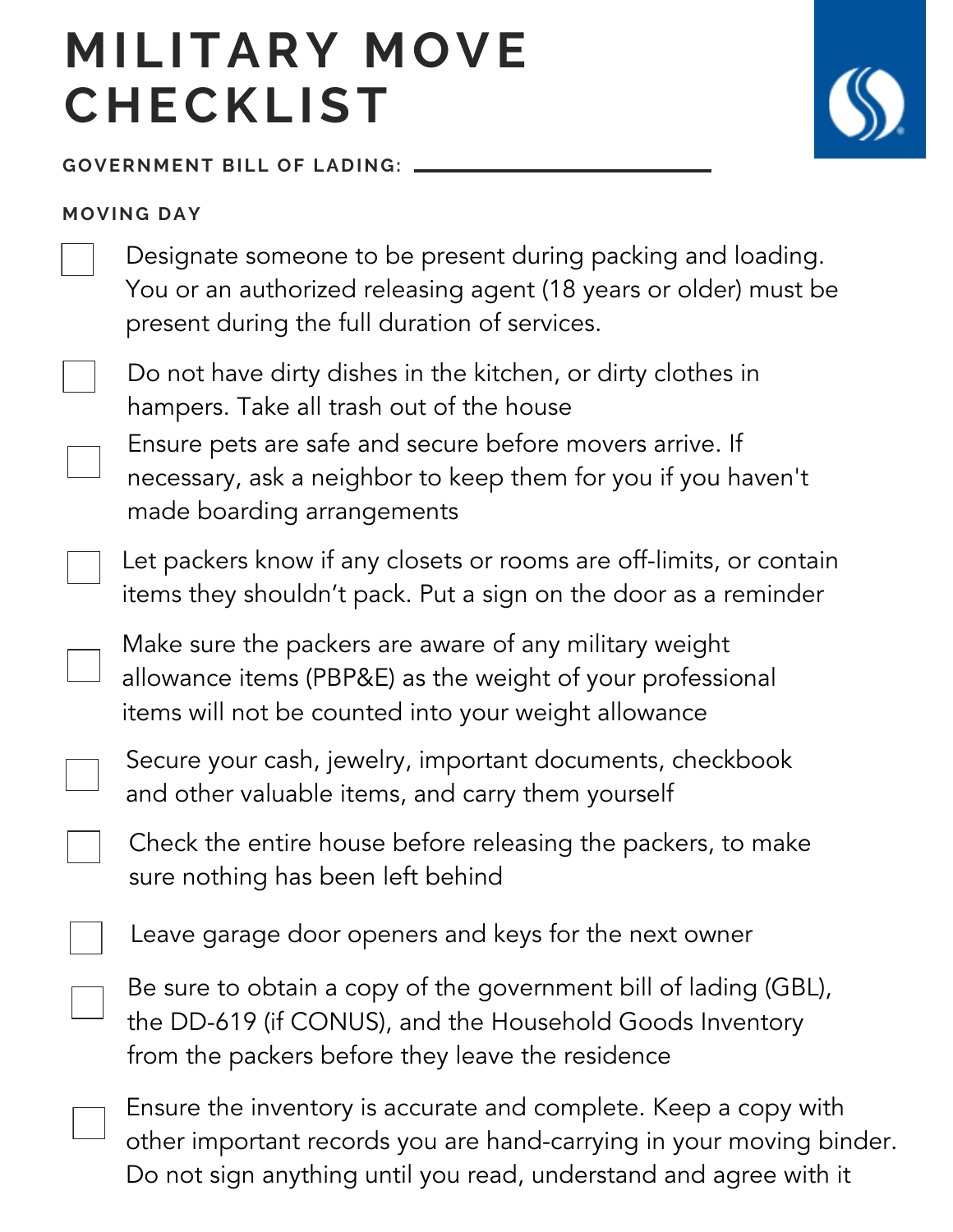**GOVERNMENT BILL OF LADING:** 



#### **D E L I V E R Y D A Y**

Pre-determine where you want furniture placed. Crews are authorized to do a one-time furniture placement and will not relocate items afterwards

Advise your TSP if requesting a full/partial unpack and debris removal. If you wave the debris removal on delivery day, the crews will not be authorized to return a different day



Be available between 8 a.m. - 5 p.m. If you're not available, please designate an authorized receiving agent (18 years or older) to be available for the duration of delivery

Check off items on the inventory as they are received into your home

Sign off on delivery paperwork upon completion. Make sure to list any damaged or missing on 1850. Do not sign anything until you read, understand and agree with it.